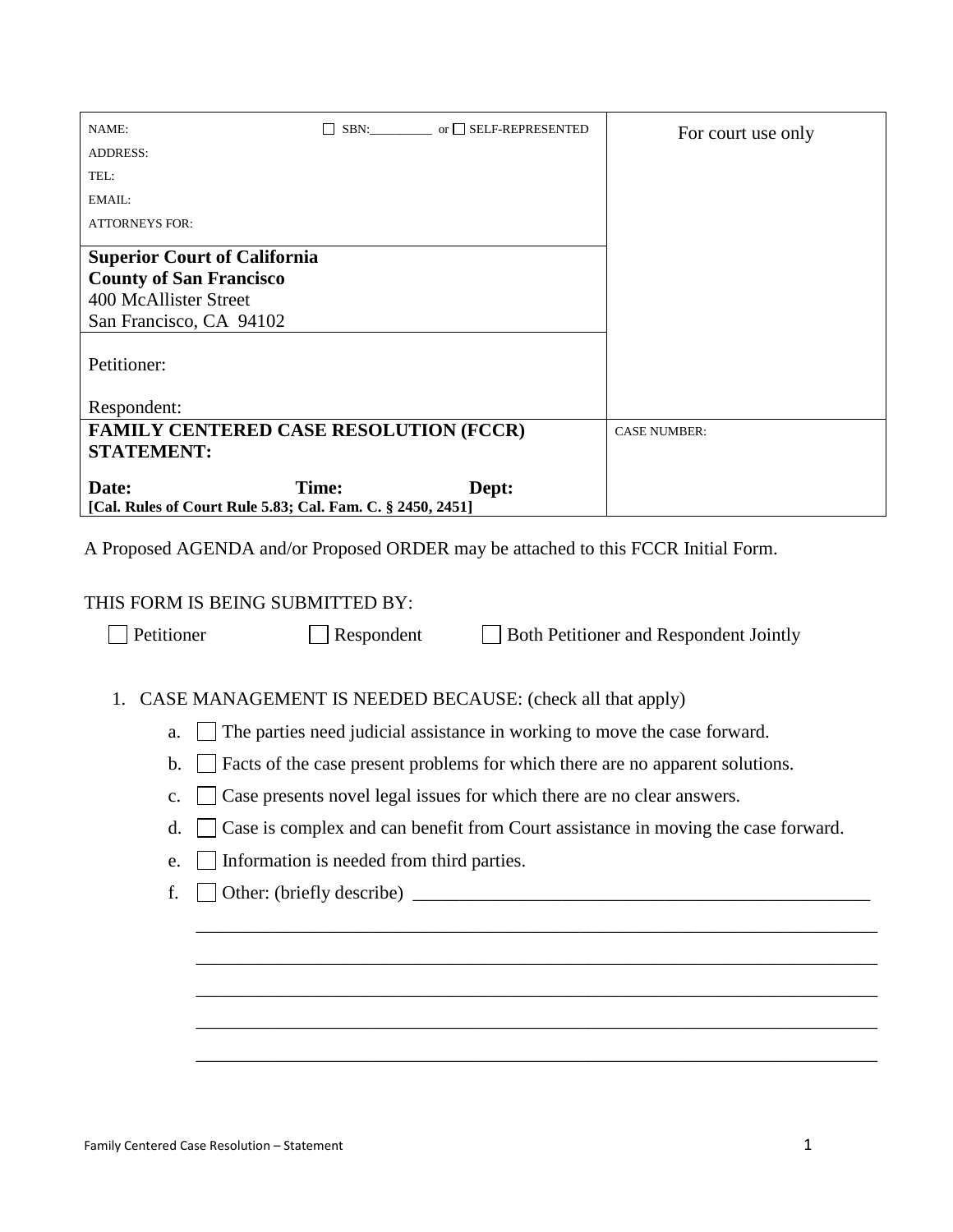| personal service on (date) _______; sub-service on (date) _______;               |
|----------------------------------------------------------------------------------|
|                                                                                  |
| $\therefore$ or                                                                  |
| A Notice and Acknowledgement of Receipt was signed on (date): _________          |
|                                                                                  |
| ADR: Parties completed/terminated their ADR process on (date): _________________ |
| Parties are engaged in ADR (briefly specify type/status): ______________________ |
|                                                                                  |
|                                                                                  |
|                                                                                  |
| Help is needed obtaining the following information (check all that apply):       |
|                                                                                  |
|                                                                                  |
| Income & Expense Statement for $\Box$ Petitioner $\Box$ Respondent               |
| Preliminary Declaration of Disclosure for Petitioner Respondent                  |
|                                                                                  |
|                                                                                  |
|                                                                                  |
|                                                                                  |
|                                                                                  |
|                                                                                  |
|                                                                                  |
| Help is needed obtaining the following financial information from Other Parties  |
|                                                                                  |
|                                                                                  |
|                                                                                  |
|                                                                                  |
|                                                                                  |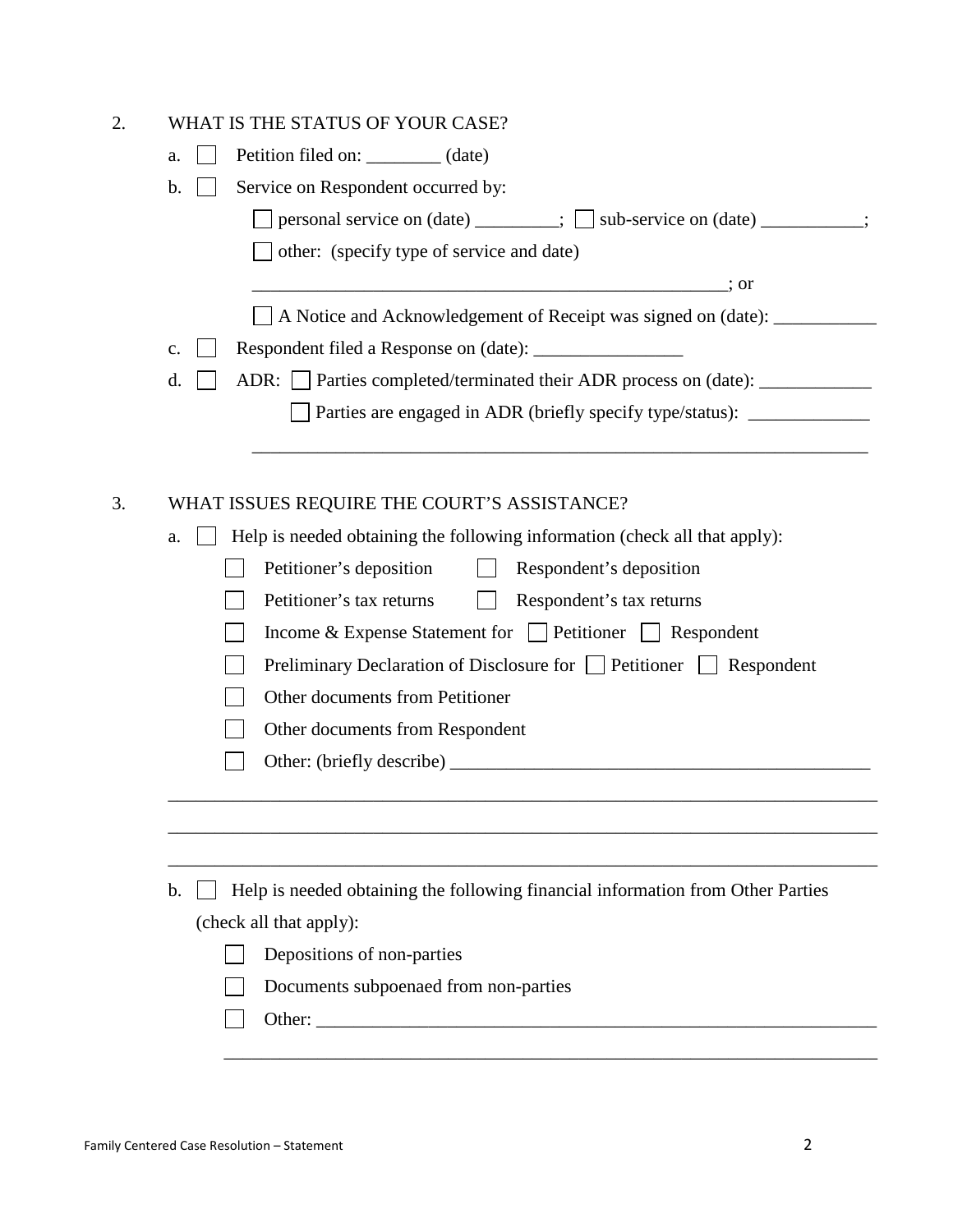- c.  $\Box$  Help is needed obtaining expert assistance on Custody and Parenting Time issues (check all that apply):
	- **Custody Evaluation**
	- Educational Evaluation
	- **Brief, Focused Assessment**
	- Psychological Evaluation
	- Substance Abuse Assessment
	- Minor's Counsel
	- $\Box$  Other:
- d.  $\Box$  Help is needed obtaining expert assistance on Financial Issues (check all that apply):
	- $\Box$  Property Appraisal
	- **Business Valuation**
	- **Forensic Accountant**
	- Tax Accountant
	- Other Accountant
	- **C** Occupational Evaluation
	- **Asset Valuation**
	- Real Estate Broker
	- $\Box$  Other:
- e.  $\Box$  Help is needed coordinating the following processes (check all that apply):
	- **Exercise 2** Appointment of a Special Master
	- $\Box$  Private Mediation
	- Mandatory Settlement Conference with Volunteer Settlement Masters
	- Court Provided Mediation of Custody and Parenting Time (FCS Mediation)
	- **Judicial Settlement Conference**
	- $\Box$  Private Judge
	- Other ADR: \_\_\_\_\_\_\_\_\_\_\_\_\_\_\_\_\_\_\_\_\_\_\_\_\_\_\_\_\_\_\_\_\_\_\_\_\_\_\_\_\_\_\_\_\_\_\_\_\_\_\_
- f.  $\Box$  Help is needed in resolving certain issues before trial (check all that apply):
	- **Payment of Attorneys' Fees**
	- **Domestic Violence Restraining Orders**
	- Entitlement to Discovery